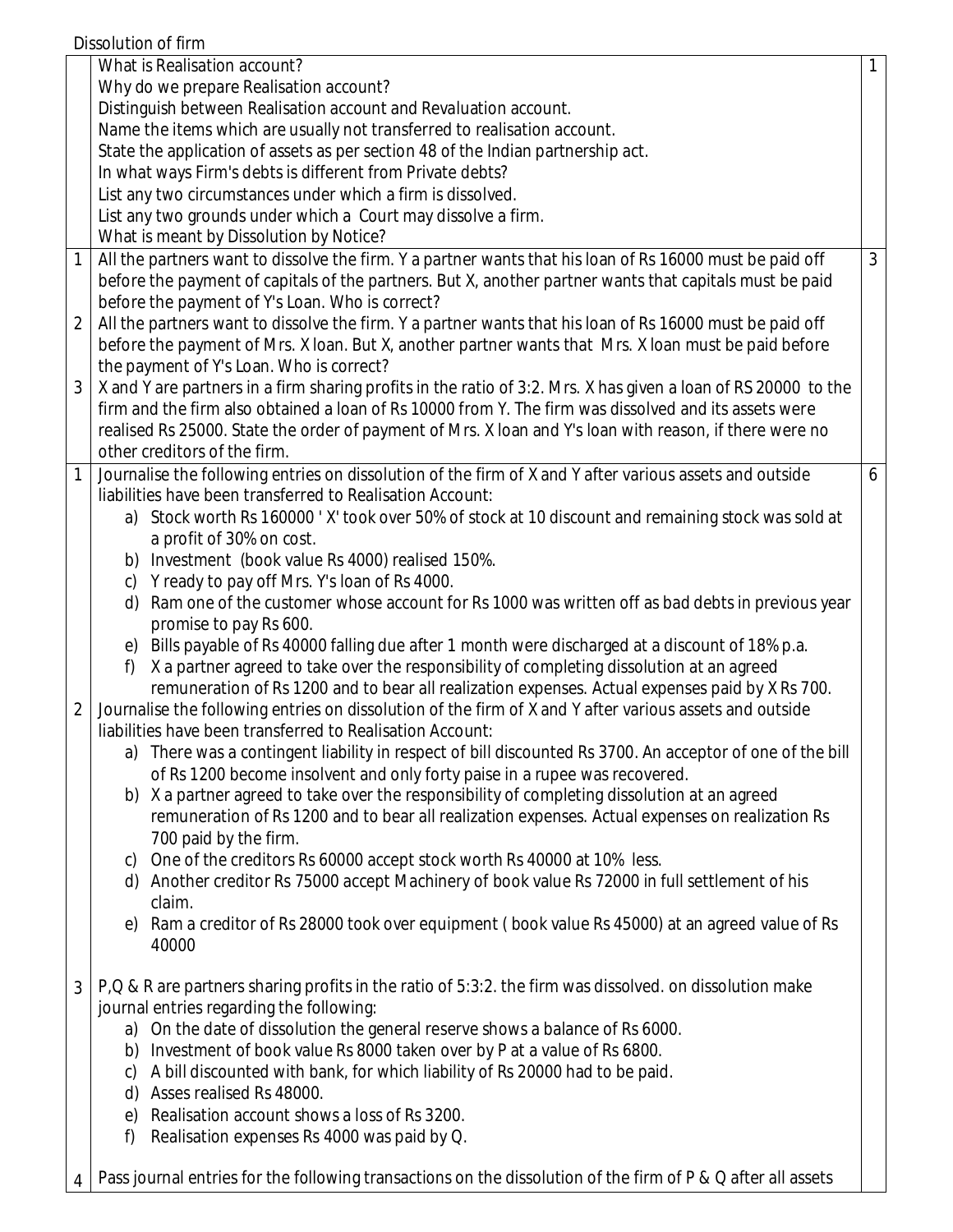other than cash and all external liabilities have been transferred to realization account:

- a) Bank loan Rs 12000 was paid.
- b) Stock worth Rs 16000 was taken by partner Q.
- c) Partner P paid a creditors of Rs 4000.
- d) An assets not appear in the books of accounts realized Rs 1500.
- e) Expenses on dissolution Rs 2000 were paid by partner Q.
- f) Profits on realization Rs 36000 was distributed between P & Q in the ratio of 5:4.

5 Rohit and Suresh are in partnership, sharing profits in the ratio of 2:3. On march  $31<sup>st</sup>$  2005, they agreed to dissolve the business. Pass journal entries at the time of dissolution to record the following:

- a) Realization expenses amounted to Rs 2000.
- b) Deferred revenue advertising expenses appeared at Rs 60000.
- c) P/L Account on the assets side of the balance sheet was Rs 30000.
- d) An unrecorded assets of Rs 3000 was taken over by Suresh.
- e) Liabilities amounting to Rs 24000 already transfer to realization account was settled at Rs 22000.

8

f) Loan to Rohit was adjusted through his capital account Rs 15000.

|                    |               | P, Q & R were equal partners. their balance sheet as on 31-12-2009 stood as follows: |               |
|--------------------|---------------|--------------------------------------------------------------------------------------|---------------|
| <b>Liabilities</b> | <b>Amount</b> | <b>Assets</b>                                                                        | <b>Amount</b> |
| Creditors          | 57400         | <b>JLP</b>                                                                           | 15000         |
| <b>JLP</b>         | 15000         | Cash                                                                                 | 6500          |
| P's capital        | 30000         | <b>Stock</b>                                                                         | 16000         |
| Q's capital        | 20000         | Investment                                                                           | 47600         |
| R's capital        | 10000         | Furniture                                                                            | 3700          |
|                    |               | Plant and machinery                                                                  | 43600         |
|                    | 132400        |                                                                                      | 132400        |

The firm was dissolved on the above date.

1

 $\overline{\mathfrak{2}}$ 

P took over investment and stock at Rs 40600. JLP was realized at surrender value furniture was sold at book value. plant and machinery were realized Rs 82040. creditors were paid in full. pass necessary journal entries on dissolution of firm.

Following is the balance sheet of D,G & T on 28-2-2002:

| Liabilities          | Amount | Assets            | Amount |
|----------------------|--------|-------------------|--------|
| Creditors            | 50000  | <b>Bank</b>       | 20000  |
| <b>Bills payable</b> | 10000  | <b>Debtors</b>    | 30000  |
| G's loan             | 8000   | <b>Stock</b>      | 20000  |
| loan                 | 12000  | Furniture         | 15000  |
| Reserve              | 20000  | Land and building | 245000 |
| D's capital          | 100000 | G's capital       | 20000  |
| T's capital          | 150000 |                   |        |
|                      | 350000 |                   | 350000 |

The firm was dissolved on the above date on the following terms: Debtors realized 28000 and creditors and bills payable were paid at 10% discount. Stock was taken over by D for 15000 and furniture was sold for 12000. Land building was sold for 280000.

The firm had a joint life policy of Rs 50000 and the same was with surrender for Rs 10000. Prepare realization account, bank account and capital accounts.

3 A & B were partners in a firm. Their Balance sheet on 31-12-2004 stood as follows:

| Liabilities   | Amount | Assets | Amount |
|---------------|--------|--------|--------|
| Creditors     | 25000  | Cash   | 500    |
| Dills payable | 8000   | Bank   | 8000   |
| Mrs. A loan   | 5000   | Sock   | 5000   |